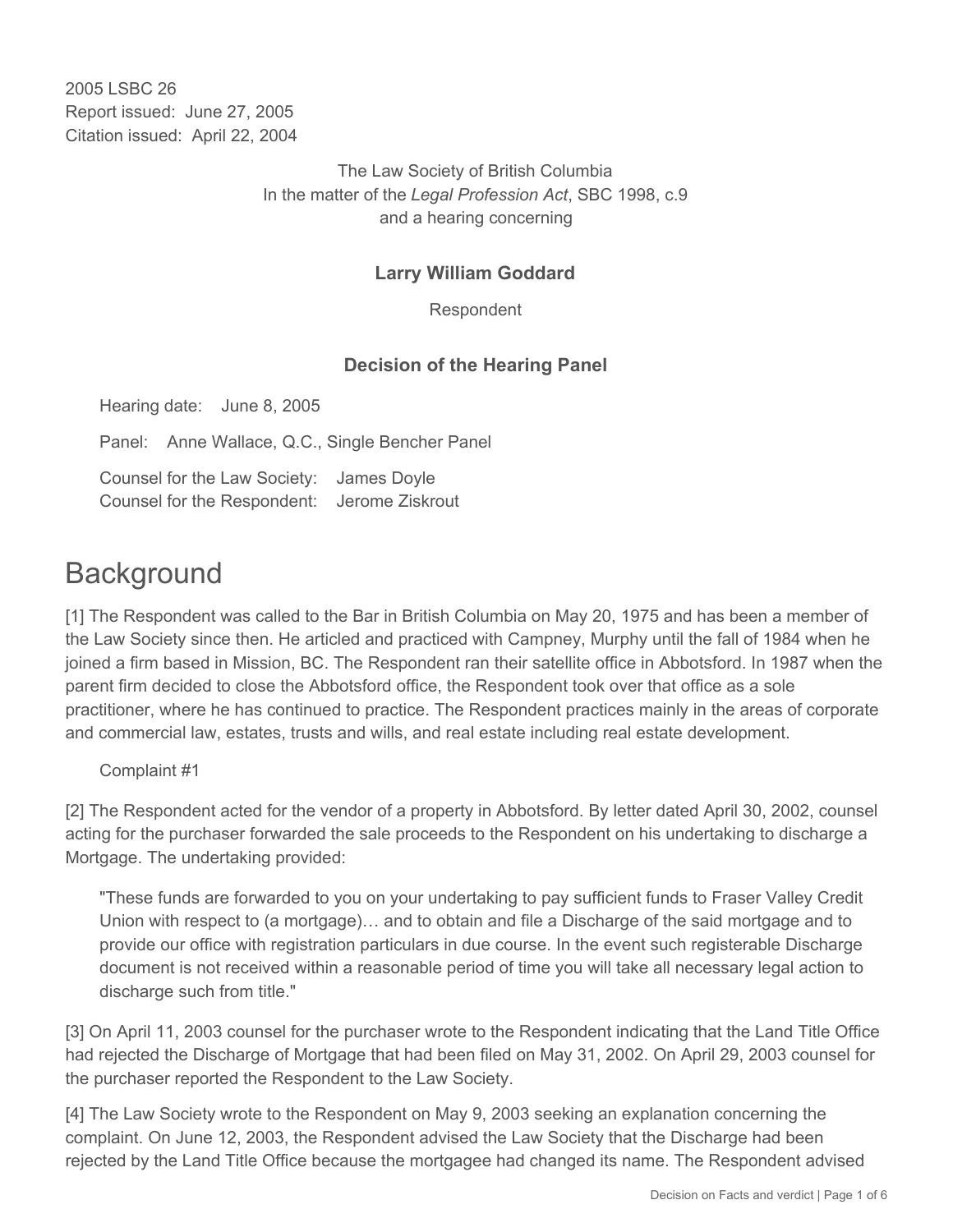that he would send a "fresh" Discharge to the Credit Union and would register it upon it being returned to the Respondent in registerable form. On July 25, 2003, the Respondent wrote to the Law Society confirming that he had filed the Discharge of Mortgage on June 27, 2003. Filing the Discharge of Mortgage took 15 months from the time the undertaking was given.

### Complaint #2

[5] The Respondent acted for the vendor of a property in Abbotsford. By letter dated August 27, 2002, counsel acting for the purchaser forwarded sale proceeds to the Respondent on his undertaking to discharge a Mortgage. The undertaking provided:

"These funds are forwarded to you on your undertaking to pay sufficient funds to the Bank of Montreal with respect to mortgage number BK406924 and to obtain and file a Discharge of the said mortgage and to provide our office with registration particulars in due course. In the event such registerable Discharge document is not received within a reasonable period of time you will take all necessary legal action to discharge such from title."

[6] On November 6, 2002 counsel for the purchaser sent a letter to the Respondent inquiring about the status of the Discharge and sent a follow-up letter on April 1, 2003 advising that if the undertaking was not satisfied within a two-week period, he would consider the Respondent to be in breach of his undertaking. On April 29, 2003 counsel for the purchaser reported the matter to the Law Society.

[7] The Law Society wrote to the Respondent on May 9, 2003. The Respondent, by reply dated June 12, 2003 indicated that the matter was resolved and that he was enclosing a copy of the Discharge of Mortgage. That letter from the Respondent did not include a Discharge of Mortgage but he did provide the Discharge in a letter dated July 25, 2003. The Discharge had been filed on June 10, 2003, ten months after the transaction completed.

#### Complaint #3

[8] On May 30, 2002, the Respondent had given an undertaking to another member acting for a purchaser as follows:

"Upon receipt of the net sale proceeds, we undertake to:

1. pay forthwith to CIBC Mortgage Corporation and P.D. and M.G., sufficient funds to place it under a legal obligation to provide our office with the registerable release of its charges and to pay these funds on the condition that the CIBC Mortgage Corporation and M.G. and P.D., provides our office with registerable release in a reasonable amount of time;

2. upon receiving the registerable releases, we will file the release in the Land Title Office and will provide your office with registration particulars of that filing in due course.

This undertaking is provided we receive a trust cheque representing the sale proceeds of the above mentioned property."

[9] On May 31, 2002 the member had received a trust cheque from counsel for the purchaser with a letter which provided:

"These funds are provided to you on your undertakings:

1. to pay to CIBC Mortgage Corporation and M.G. and P.D. an amount sufficient to pay off and discharge its mortgage and judgment ,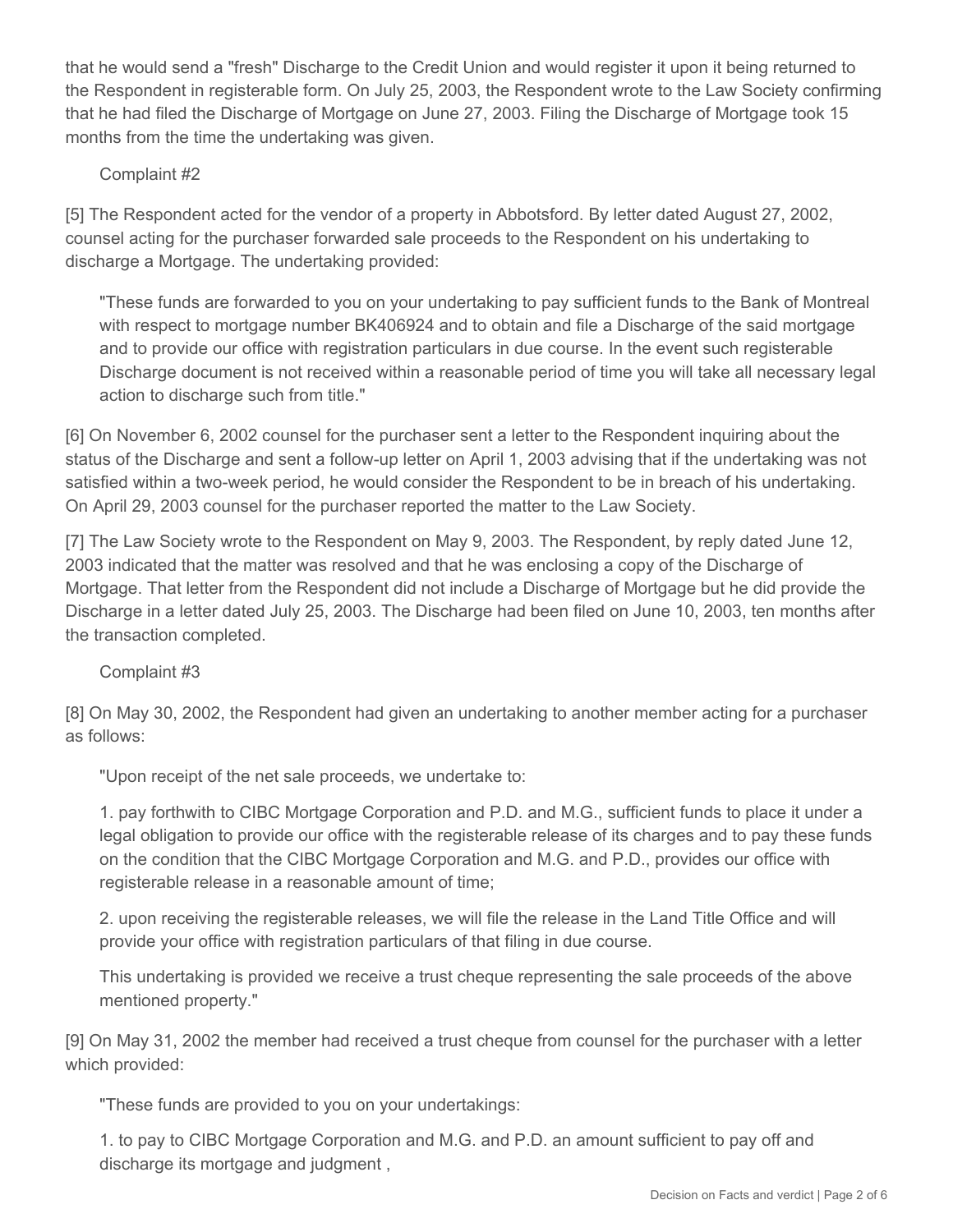2. obtain by such legal means as may be necessary a registerable Discharge of Mortgage in favour of CIBC Mortgage Corporation and Judgment in favour of M.G. and P.D.;

3. immediately attend to registration of the Discharge when in receipt of same, and provide this office with registration particulars of the Discharge thereafter.

[10] The Respondent accepted these undertakings following receipt of the May 31, 2002 correspondence. On June 26, 2003 counsel for the purchaser wrote to the Respondent, asking that he provide discharge particulars pursuant to the letters exchanged.

[11] Subsequently, the Law Society wrote letters to the Respondent on September 10, October 2 and October 17, 2003. The Respondent replied on October 23, 2003, advising that the Judgment had been released due to the effluxion of time, and while the Discharge had yet to be received from CIBC, a letter had been obtained from CIBC confirming that no money was owing under the Mortgage the Respondent had undertaken to discharge. On January 14, 2004, the Respondent wrote to the Law Society advising that the CIBC Mortgage had been discharged on January 8, 2004. The Mortgage was discharged 20 months after the undertaking had been accepted by the Respondent.

Complaint #4

[12] The Respondent acted for vendors in a real estate transaction. On November 10, 1997, counsel for the purchasers wrote to the Respondent enclosing various purchase documents and the following undertaking:

"Our trust cheque . . . will be made available to you on your undertakings as follows:

1. to forthwith pay out and discharge [a] mortgage in favour of CIBC Mortgage Corporation and [a] mortgage in favour of M.B. and provide us with written confirmation and registration particulars of the said discharges upon your receipt of same;

2. If you are unwilling or unable to comply with these undertakings you will retain the funds received from us in your possession and will contact us immediately to discuss the matter on the understanding that the full amount of the proceeds will be returned to us on demand."

[13] On November 14, 1997, counsel for the purchaser wrote to the Respondent saying, in part:

"… We enclose our trust cheque payable to you, in trust, representing the net proceeds of sale to the vendor in accordance with the Vendor's Statement of Adjustments.

The enclosed funds are forwarded to you on the undertakings set out in our letter to you dated November 10, 1997."

[14] On December 5, 1997, the Respondent wrote to his clients, with copy to the lawyer for the purchaser, indicating the Mortgage Payout Statement prepared on November 12, 1997 was calculated on the basis that a payment due November 5, 1997 had been made. The Respondent's client, the mortgagor, had made the November 5, 1997 payment by cheque but that cheque did not clear the bank due to insufficient funds. As a result, the amount paid to the Bank by the Respondent to discharge the mortgage was short in the amount of the November 5, 1997 payment.

[15] In response to letters written from the Law Society to the Respondent dated March 7, March 21 and April 8, 2003, the Respondent finally replied on April 17, 2003 explaining that the bank would not discharge the Mortgage as one payment remained outstanding. He advised that he had been trying and was continuing to attempt to get the matter resolved but that both parties have been difficult to deal with.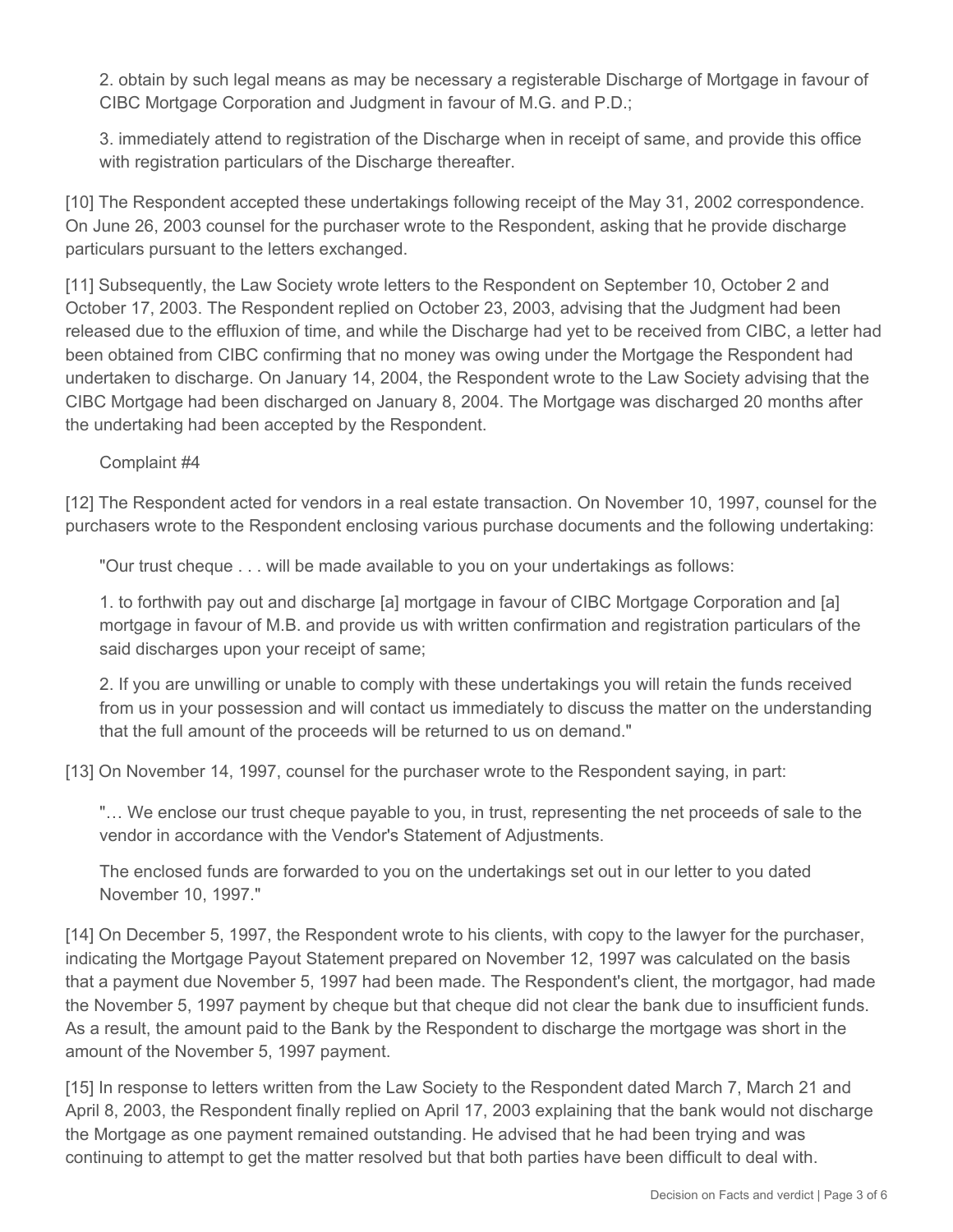[16] The Respondent sent the Law Society a letter on June 12, 2003 confirming that his clients maintained that they had made all payments required under the Mortgage however the bank insisted there had been one missed payment and therefore refused to provide a Discharge. Because his clients refused to make another payment, the Respondent had decided to resolve this matter by personally paying the funds owing in order to obtain the Release and would later pursue an action against his clients and the Bank.

[17] On September 2, 2003, the Respondent wrote to the Law Society and advised that he had paid the outstanding amount under the Mortgage and asked that the matter be considered resolved. He indicated that a copy of a Discharge Statement concerning payout was enclosed. It was not. On September 15, 2003 the Law Society wrote to the Respondent advising that the matter was not resolved and that confirmation of Discharge of the Mortgage was required.

[18] After further correspondence, on February 6, 2004 the Respondent wrote to the Law Society and advised that the Discharge of the Mortgage was received from the Bank on February 5, 2004 and filed on February 6, 2004. This was five years and four months from the time the Respondent undertook to discharge the Mortgage.

Complaint #5

[19] H.R., a member of the Law Society, acted for the vendor of a service station and L.K., a member of the Law Society, represented the purchasers of the station. The Respondent acted for a previous owner of the station, G.E., who had sold the station to H.R.'s client. When G.E. sold the station to H.R.'s client, he took back a Mortgage, and the shares of the company which held the property were placed in escrow.

[20] When the station was sold to L.K.'s client, G.E. agreed that the purchaser could assume the Mortgage and he subsequently agreed to execute a new Mortgage with the original Mortgage being discharged and the shares being released from escrow. In order to be able to ensure that G.E.'s original Mortgage would be discharged, H.R. wrote to the Respondent on August 30, 2002 confirming his understanding of the transaction, namely that G.E.'s original Mortgage would be replaced with G.E. granting a new Mortgage to L.K.'s client. On September 11, 2002, H.R. wrote to the Respondent confirming these arrangements and asking the Respondent to provide a Discharge of the original Mortgage. The Respondent replied on September 12, 2002 as follows:

"Monies will be released on the basis that the current mortgage registered in favour of G.E. will only be released on the understanding that G.E. duly sign a Discharge which we will forward to you within a reasonable amount of time."

[21] By letter dated October 21, 2002, H.R. wrote to the Respondent confirming that the replacement Mortgage had been registered and requesting a Discharge of the original Mortgage. On December 6, 2002 H.R. wrote to the Respondent asking the Respondent to comply with the undertakings set out in the letter of September 12, 2002.

[22] H.R. again wrote to the Respondent on February 7, 2003 referring him to the letter of December 6, 2002 and indicating;

" I have acted on the undertakings set out in your letter of September 12, 2002. To date your client has not discharged the mortgage or instructed J.R. to release the escrow documents. You have ignored both mine and L.K.'s correspondence with you."

[23] The Respondent did not respond to the letter.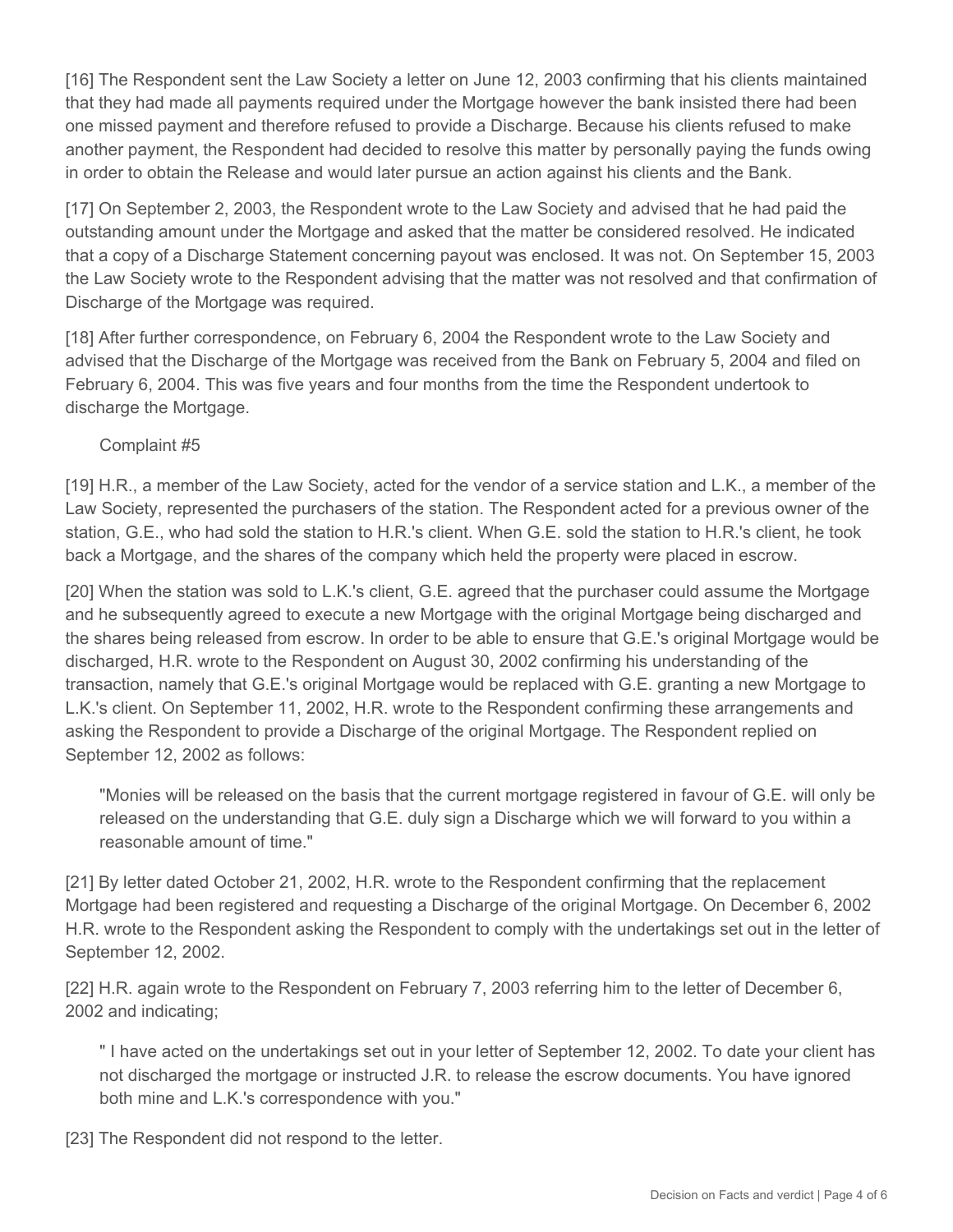[24] On March 28, 2003, a Discharge of Mortgage was executed by the Respondent's client, some five months after H.R. wrote to the Respondent advising that the replacement Mortgage had been registered. By this time, a Certificate of Pending Litigation had been filed by G.E.'s ex-wife, preventing registration of the Discharge.

[25] A Discharge of the Mortgage was finally registered in the Land Title Office on November 12, 2003. thirteen months after the replacement mortgage had been registered.

## **Decision**

[26] Taking Complaint #5 first, the Respondent denies breaching an undertaking with respect to this transaction. The Respondent testified before the Panel about this matter. He told the Panel about what was happening in his personal life at the time all of these complaints arose. By way of summary, during this time period the Respondent was under a great deal of stress in trying to care for his wife who had received a particularly frightening cancer diagnosis which required long, harsh and difficult treatment. Most of this testimony is relevant primarily to the penalty phase of this hearing and not to verdict and therefore will be considered in more detail in that portion of the Panel's decision. However, the Panel accepts this evidence as an explanation that the Respondent's actions resulted from stress as opposed to incompetence or laziness.

[27] With respect to the facts of Count #5 of the Citation, the Respondent testified that pursuant to his letter of September 12, 2002, he felt that he could not discharge the mortgage in question until he had either received the funds which permitted him to do so or had confirmation from his client that his client had either received the funds which the Respondent understood were to be paid or was otherwise directed by his client to discharge the original mortgage. He understood that that was what his undertaking of September 12, 2002 set out. Under considerable questioning by counsel for the Law Society, the Respondent was firm that this was his understanding of his responsibilities in this matter. He further pointed to the letter of H.R dated August 30, 2002 which he understood verified his understanding of the situation.

[28] The facts of the complaint center around a poorly worded undertaking. The undertaking in this instance was not clear and was the main reason that things started going wrong in this situation. The Respondent thought one thing but the lawyer on the other side thought another. These facts are a clear illustration of how important it is that undertakings be worded as clearly as possible to accurately set out the promises given between the parties. The system of mutual undertakings is essentially what allows real estate practice to operate in the manner it does and as such, being accurate in their wording and assiduously abiding by them must be rigorously followed.

[29] The Panel does not find that the Respondent consciously attempted to mislead the lawyer on the other side of this transaction or that he purposely breached an undertaking. The Panel accepts that the Respondent abided by what he understood the terms of his undertaking to be. Where the Respondent is at fault is his failure to respond to the lawyer for the other side or to communicate to that lawyer, in any way, his reasons for not doing what that lawyer was asking him to do. As a result, that lawyer could only conclude that he was being ignored, or worse, that something was wrong which could impact on his own client. The Respondent admitted at the Hearing that this lack of response put the other lawyer to needless time and effort to get the matter concluded and caused undue stress to that lawyer. However, that is not what Count #5 of the Citation alleges as professional misconduct. On this basis, the Panel finds that the Respondent is not guilty of professional misconduct with respect to count #5 of the Citation.

[30] The Respondent has admitted that he professionally misconducted himself with respect to Counts #1,